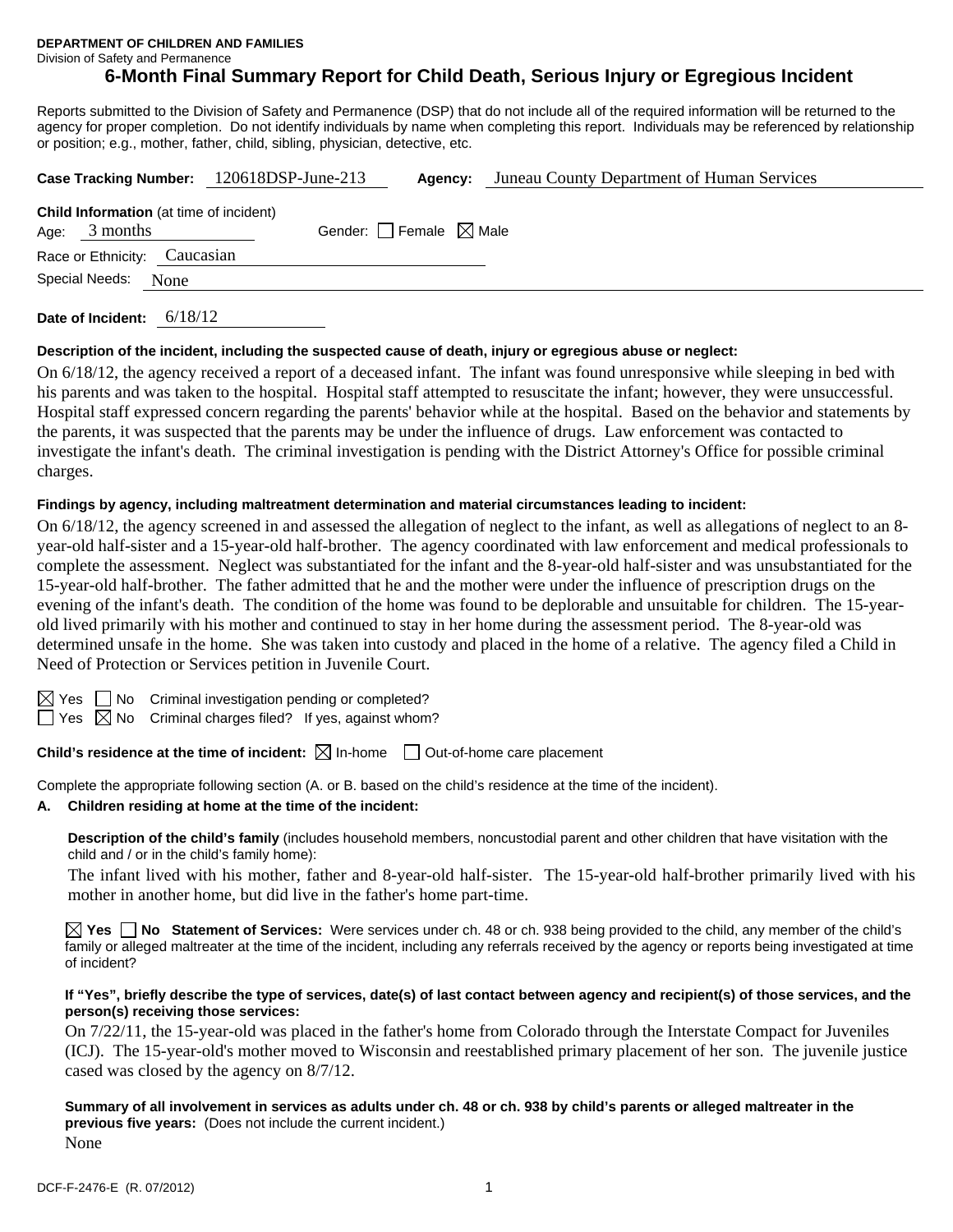**Summary of actions taken by the agency under ch. 48, including any investigation of a report or referrals to services involving the child, any member of the child's family living in this household and the child's parents and alleged maltreater.** (Does not include the current incident.)

(Note: Screened out reports listed in this section may include only the date of the report, screening decision, and if a referral to services occurred at Access. Reports that do not constitute a reasonable suspicion of maltreatment or a reason to believe that the child is threatened with harm are not required to be screened in for an initial assessment, and no further action is required by the agency.)

On 4/7/08, the agency received an allegation of physical abuse to the 4-year-old (now 8-year-old) by her father. The agency completed an assessment and unsubstantiated physical abuse.

On 3/11/10, the agency received a child welfare report regarding the mother and her 6-year-old daughter (now 8-year-old) living in a trailer with missing and broken windows. The agency provided the mother with information on community services to assist her with housing.

On 4/8/10, the agency received a child welfare report regarding the mother and her 6-year-old daughter (now 8-year-old) living in filthy conditions. The agency attempted to make contact with the mother; however, the family was no longer living at the home.

On 5/17/12, the agency received a child welfare report regarding the family living in a home with no running water. The agency provided the family with information on community services.

### **Summary of any investigation involving the child, any member of the child's family and alleged maltreater conducted under ch. 48 or ch. 938 and any services provided to the child and child's family since the date of the incident:**

The agency screened in and assessed allegations of neglect to the infant, 8-year-old and the 15-year-old. Neglect was substantiated for the infant and the 8-year-old and was unsubstantiated for 15-year-old. The 15-year-old is living in the home of his mother. The 8-year-old was determined unsafe and was placed in the home of a relative. The agency has filed a Child in Need of Protection or Services petition in Juvenile Court. The family remains open with the agency for ongoing services.

## **B. Children residing in out-of-home (OHC) placement at time of incident:**

**Description of the OHC placement and basis for decision to place child there:**

## **Description of all other persons residing in the OHC placement home:**

**Licensing history:** Including type of license, duration of license, summary of any violations by licensee or an employee of licensee that constitutes a substantial failure to protect and promote the welfare of the child.

#### **Summary of any actions taken by agency in response to the incident:** (Check all that apply.)

|             | Screening of Access report                           | Attempted or successful reunification             |
|-------------|------------------------------------------------------|---------------------------------------------------|
| MOX         | Protective plan implemented                          | Referral to services                              |
|             | Initial assessment conducted                         | Transportation assistance                         |
|             | Safety plan implemented                              | Collaboration with law enforcement                |
| ILBE        | Temporary physical custody of child                  | Collaboration with medical professionals          |
|             | Petitioned for court order / CHIPS (child in need of | Supervised visitation                             |
|             | protection or services                               | Case remains open for services                    |
|             | Placement into foster home                           | Case closed by agency                             |
| $\boxtimes$ | Placement with relatives                             | Initiated efforts to address or enhance community |
|             | Ongoing Services case management                     | collaboration on CA/N cases                       |
|             |                                                      | Other (describe):                                 |
|             |                                                      |                                                   |

## **FOR DSP COMPLETION ONLY:**

#### **Summary of policy or practice changes to address issues identified during the review of the incident:**

Under the Child Welfare Disclosure Act (Section 48.981(7)(cr), Stats.), the DSP completes a 90-day review of the agency's practice in each case reported under the Act. In accordance with the DCF memo Series 2010-13, dated December 7, 2010 pertaining to the Child Welfare Case Review Protocol, the DSP completed an on-site review in